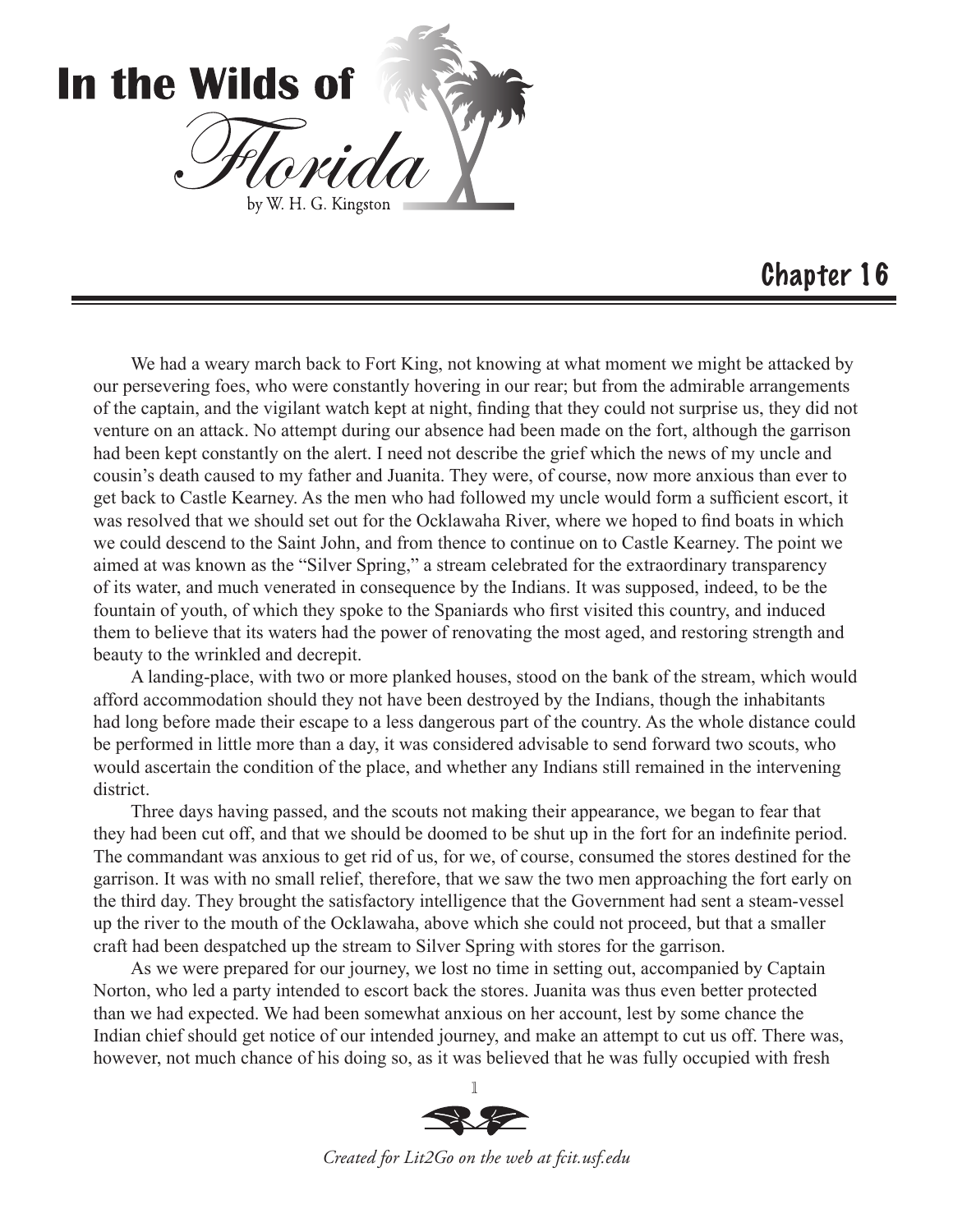*Chapter 16*

troops sent against him in the north-west; still so wonderful were the means of obtaining information possessed by the Redskins, and so rapid their movements, that it was impossible to say in what direction they might not appear. A road had been cut between the fort and the river, which greatly facilitated our progress; although, not having been used for some time, it was overgrown with long grass and low bushes, which it was necessary in some places to cut away.

My father and I endeavoured to cheer poor Juanita. During all that she had previously gone through, her spirits and courage had never once flagged. Now, she appeared to be sadly despondent. She told me that she had a foreboding that Castle Kearney had been destroyed by the Indians and all within it massacred. I of course tried to persuade her that such fears were without foundation, and that we should find her mother and sister well, with the house standing where we had left it.

"Can you surmise, Maurice, what has become of Mr. Rochford?" she asked suddenly, showing that, at all events, she had not forgotten our friend, who had so gallantly rescued her from the Indians.

"I am constantly thinking on the subject, and wondering why he does not appear," I answered. "My father is as puzzled as I am; but we are certain no unworthy motive keeps him away. I can only conjecture that he has either gone to try and induce Oceola to make such offers to the Government as he thinks will be accepted, or else he has returned to the black fugitives with a view of benefiting them in some way or other. Whatever he may be doing, I have no doubt that he is influenced by good motives, although his plans may not be so feasible as he supposes."

"Of that I am very sure!" exclaimed Juanita, warmly. "I did not understand your friend when he was at Castle Kearney, and I thought him very presumptuous; but I have since learned to appreciate him as he deserves."

I thought it better to make no answer to this remark of my fair cousin. I could only say that I hoped Rochford would escape the dangers to which he was exposed, and reappear some day or other.

We camped at night in a secure position, fully one-third of our force being under arms, so that should any savages attempt to surprise us, they would be kept in check until we were ready to repel them.

It was not until nearly the end of the next day that we saw the bright waters of the "Silver Spring" glittering through the trees. On reaching the buildings, we found that, although empty, they were uninjured. The Indians, if they had visited them, had perhaps looked upon them as temples built in honour of the spirit presiding over their sacred spring. No boats, however, were there; and unless some should arrive, we should be obliged to construct rafts or canoes to carry us down the river. To stay where we were without provisions was impossible: although we might shoot birds and perhaps deer in the neighbourhood, yet we dared not exhaust our ammunition. The scouts told us that they had received the information they had brought from a canoe which had been sent up to ascertain if any Indians were in the neighbourhood, and that it had afterwards returned down the river.

Lejoillie and I offered to go down, if we could obtain a canoe, to learn what had happened; but though we searched about in every direction, none could be found. Dawn had just broken, when one of the sentries announced that he saw a thin column of smoke over the trees in the direction in which the stream ran.

Presently afterwards we heard a peculiar sound, which we all declared must be produced by



*Created for Lit2Go on the web at fcit.usf.edu*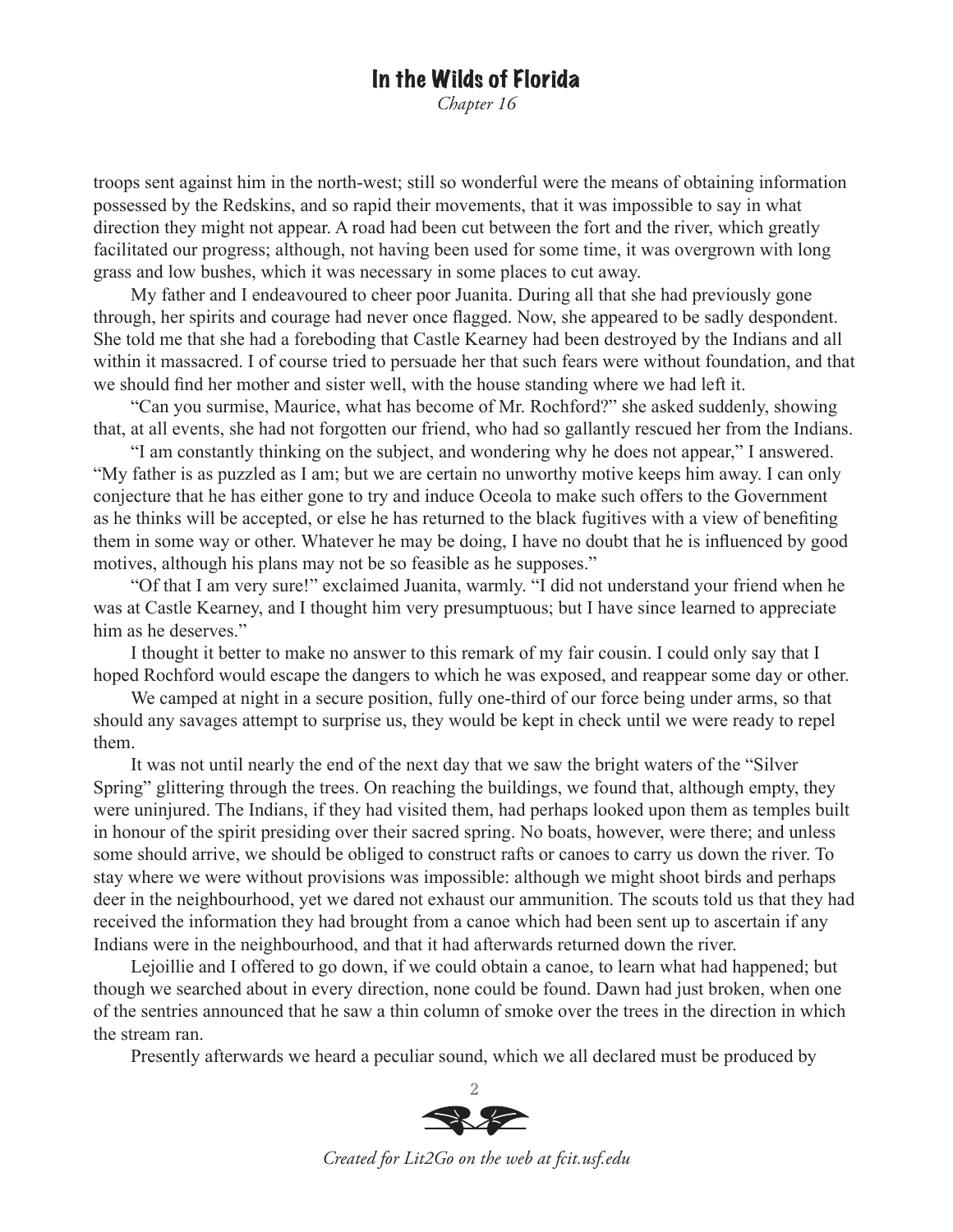*Chapter 16*

the paddle-wheels of a steamer. A cheer rose from us when a curious craft, with high paddle-boxes, and machinery rising above her deck, hove in sight, and came gliding up the stream. She brought the greatly required stores for the fort; and the skipper undertook to convey the whole of our party down the stream to the man-of-war steamer waiting her return. He relieved poor Juanita's fears in regard to Castle Kearney, by assuring her that the house still stood uninjured, and that it had not been attacked by the Indians.

We were very sorry to have to part with Captain Norton, who had to return to the fort. He promised to pay a visit to Castle Kearney as soon as his duties would allow. He also assured me that he would not fail to try and induce Rochford to rejoin us.

"Should you be able to send him a message, you may hint that he will not find my cousin Juanita quite as hard-hearted as he once supposed; indeed, I suspect that she would break her heart should any harm befall him," I whispered.

I cannot fully describe the varied beauties of the stream, bordered by picturesque woods festooned with graceful creepers, many of them producing rich blossoms of many hues. At night we proceeded, lighted by pitch-pine-torches stuck in the bows of the vessel, which cast a lurid glare on either bank, scaring the numberless alligators which ever and anon put their heads above the surface of the water. At times I fancied that I could see the figures of Indian warriors brandishing their spears, and handling their bows ready to shoot at us; but the next moment they changed into bushes or the distorted trunks of trees.

After a voyage of some miles, with the current in our favour, we found ourselves alongside the Government steamer which waited the return of the boat. As I stepped on her deck, I enjoyed a sense of security which I had not enjoyed for many months. We heard sad news, however. Fearful atrocities had been committed by the Indians in different parts of the country—farm-houses attacked, their inhabitants massacred, and whole villages destroyed. The romantic admiration with which I had been inclined to regard the red men was completely dissipated; though I was compelled to acknowledge that, barbarous as was their conduct, they had been cruelly treated, and had bitter wrongs to avenge.

The distance which had taken us so long a time when we came up the river was quickly got over, although we had to stop at several places to take persons on board who had escaped from the Indian massacres. Our party, with the remainder of my uncle's followers, were landed at Castle Kearney. My aunt and Rita had bravely held out, notwithstanding the advice they had received to abandon the house. My father broke to them, as gently as possible, the sad intelligence we brought, as poor Juanita was utterly unable to do so.

Donna Maria, it seemed to me, would never get over it. For many days and nights her daughters, overcoming their own anxieties, were in constant attendance on her.

The poor girls, though they mourned for their father and brother, were, I knew, troubled about Rochford and Captain Norton. Lejoillie had gone on, as he said, to finish his visit to Judge Shurtleff at Roseville, that settlement being one of the very few which had escaped an attack from the Indians, owing to the due precautions taken by the inhabitants.

Several weeks passed away. Donna Maria appeared to be slowly recovering; but it was evident that she still remained in a very precarious condition. The judge and Mrs. Shurtleff kindly sent up to



*Created for Lit2Go on the web at fcit.usf.edu*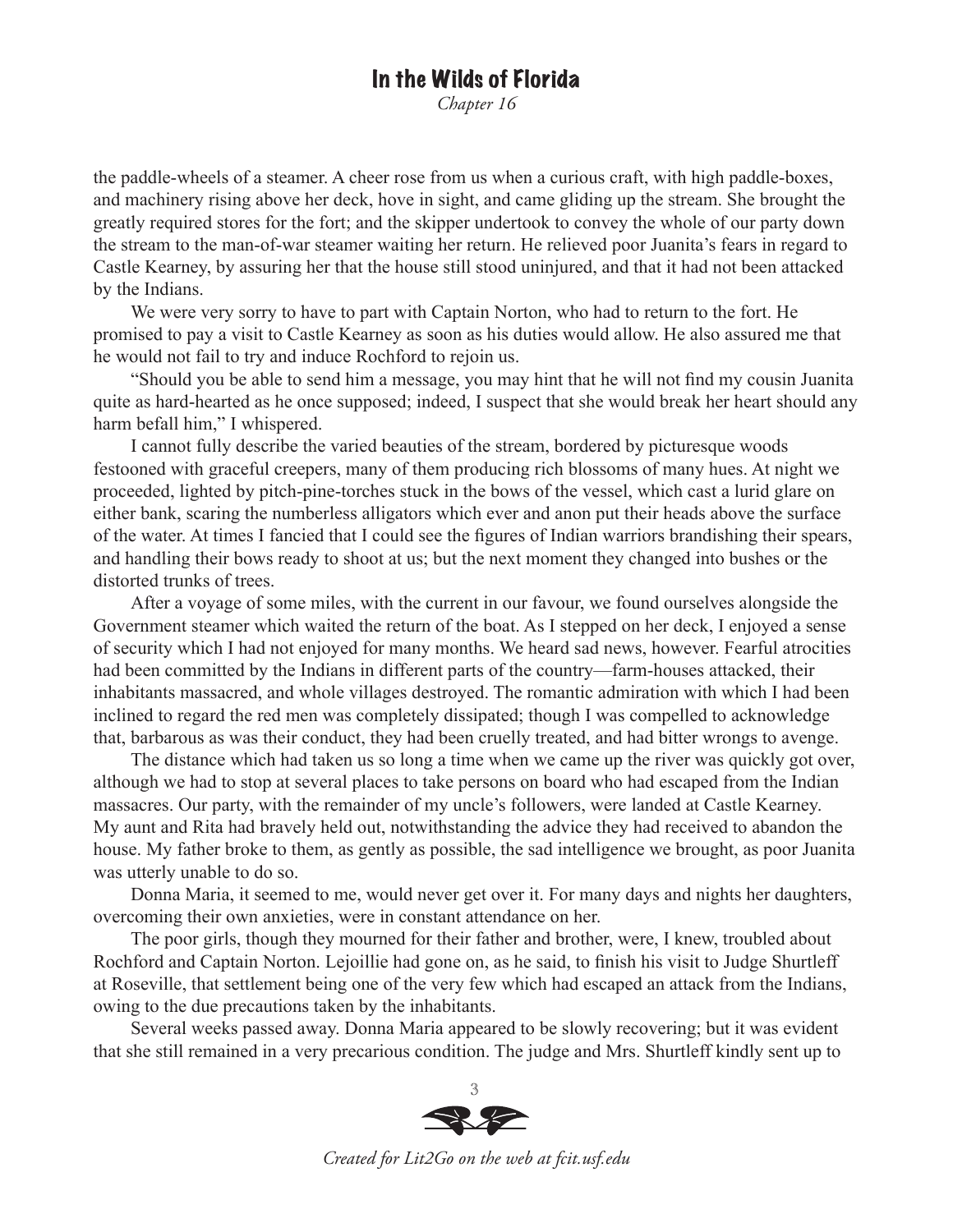*Chapter 16*

invite one or both of my cousins and me to pay them a visit. They, however, declined the invitation, being unwilling to leave their mother. My father, guessing that I was getting somewhat weary of being shut up within the narrow boundary of the little island, advised me to return in the boat which brought the messenger, but desiring me to come back again in a few days, lest he should require my services. He had not expected to remain so long in the country, but while Donna Maria continued so ill, he was unwilling to speak about their arrangements for the future. I accordingly set off, and arriving at Roseville was received very kindly by the judge and his wife, who had heard as much of our adventures as Lejoillie was able to give them. They spoke in great admiration of the gallant way in which Rochford had rescued Juanita.

"Brave fellow! noble fellow!" exclaimed the judge. "I only wish that he had got over his somewhat wild notions of helping the Indians and negroes. He can do them no good, and will only run a great risk of getting into trouble himself."

"He would not have gained that influence over them which enabled him to rescue my cousin, if he had not attempted to help the Indians," I observed. "Probably no other white man in the country could have done so. I only wish that he was safe back again here or at Castle Kearney."

I found Lejoillie very busy in obtaining specimens of natural history; but he ran a great risk, in his excursions, of being caught and scalped by any Indians who might be prowling about. The Roseville militia were, however, always on the alert.

I had nearly stayed out my time at the judge's, when a hunter belonging to the place, who, notwithstanding the unsettled state of the country, continued the pursuit of game, often at long distances from the settlement, brought word that he had come upon the lately-deserted camp of a considerable body of Indians or blacks. He suspected, he said, from the numerous bones of deer and fowl scattered about, that they were provided with fire-arms and might have some evil intentions towards the settlement. He had followed up the trail, and found them again encamped, but had not ventured near enough to ascertain their numbers and character. He advised, therefore, that a party should be sent out to surprise and disperse them, which he was of opinion could easily be done by surrounding their camp at night. When I heard this account, I was almost convinced that the party were those blacks who had placed themselves under Rochford, and that he, of course, would not permit them to injure the settlers. I did not, however, feel sufficiently certain that Rochford was with them to allow me to express this opinion; but I begged permission to accompany the expedition, which was willingly granted me. It was not expected to last many days, and I hoped still to get back before I was wanted by my father. The Roseville Rifles, commanded by Captain Seth Nockelles, to whom I was introduced by the judge, wore as uniform broad-brimmed straw hats and shootingjackets, with belts round their waists, in which they stuck their bowie-knives and pistols, while they carried their long rifles slung across their backs. We took with us several powerful blood-hounds, such as I have before described.

I have already given so many accounts of marches through the country, that I must not fill up my journal with a description either of the scenery or the adventures we met with. At this time a strong force of regular troops had compelled the Indians to evacuate the eastern part of the country, and had, it was supposed, driven the larger number westward, so that we did not expect to meet the



*Created for Lit2Go on the web at fcit.usf.edu*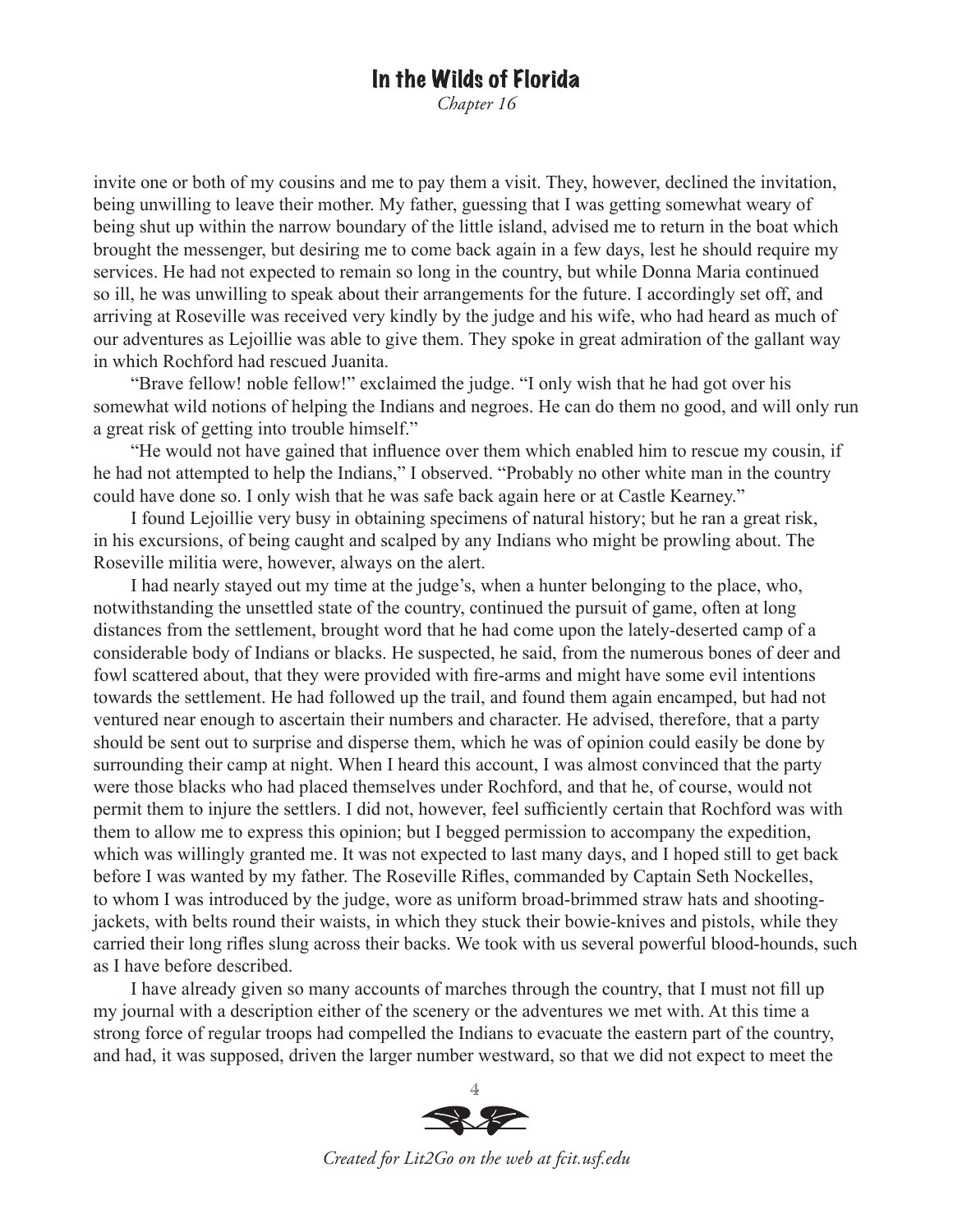*Chapter 16*

enemy in any considerable force. We therefore advanced with confidence, though we sent out scouts, as usual, to avoid the risk of being surprised. We had thus pushed on for four or five days, when one of the scouts brought word that he saw the smoke of a fire ascending apparently from the midst of a thick wood, which was, in his opinion, very likely to shelter an enemy. It was considered advisable, therefore, to enter cautiously, feeling our way as we advanced. As we got to the borders, the dogs were loosened and sent in, and we followed knowing that they would give us timely notice should they come upon an enemy. We had not got far when we heard several shots; but no bullets came near us.

"The dogs must have shown themselves, and, depend upon it, those shots were aimed at them," observed our leader. "Come on, lads! or the rebels will be making their escape by the other side of the wood, and we shall have no chance of meeting them."

We accordingly pushed on through the dense foliage, Captain Nockelles, a hardy backwoodsman, leading. Soon I caught sight of a couple of blacks, and a white man with a pistol in his hand standing before them, while two of the blood-hounds lay dead at his feet. The blacks held their rifles ready for action. On seeing the white man, our captain, refraining from firing as I thought he would do, shouted out,—

"Who are you?"

"A friend!" answered the stranger, stepping forward, when what was my surprise to recognise Rochford, though no longer in hunter's guise, but dressed as he was when staying at Roseville. The blacks had in the meantime lowered their weapons, but showed no inclination to follow their leader.

"What brought you here, my fine fellow?" exclaimed the militia captain, looking hard at Rochford.

"I was on my way to Roseville, with my two attendants; and if you mean to return there soon, I shall be very glad to accompany you," answered Rochford.

"You cannot expect us to believe that story," cried the captain; "but whether you do or do not, you and your black fellows must go back with us to Roseville, and we shall then find out who you and they are. My idea is that they are runaway slaves, and that you are the Britisher who, it is said, has been encouraging them."

As he said this, he turned round and ordered some of his men to arrest the blacks, who suddenly sprung back, and disappeared behind a thicket.

"Tell those fellows to stop," cried the captain to Rochford.

"They are free agents, and I cannot interfere with their movements," answered the latter.

"What should you say if we were to hang you on the next tree for refusing?" exclaimed the captain. "Call them back, I say, or take the consequences."

"Even though I wished to do so, I have no right to exercise any influence over them. If you hang me you will be guilty of murder. I am perfectly ready to go with you, and will give you my word of honour that I will do so without attempting to escape," replied our friend calmly.

The captain, notwithstanding what Rochford had said, became more violent; and fearing that he would proceed to extremities, I thought it time to interfere, so stepping forward, I said,—

"I know this gentleman, and I am very sure that he has no intention of committing any illegal act.

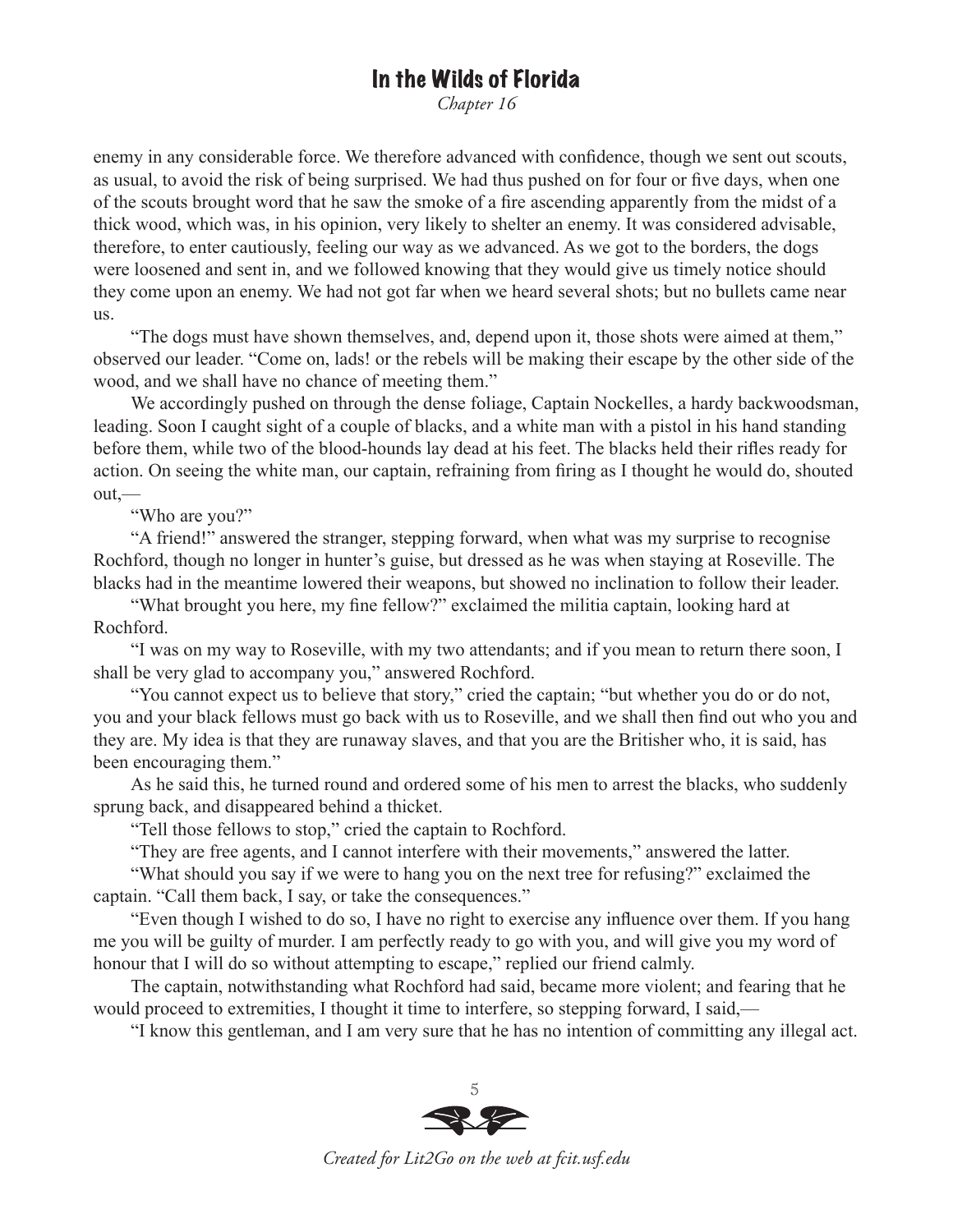*Chapter 16*

Judge Shurtleff is also well acquainted with him; as is Captain Norton, to whom he is related."

"All very fine, Mr. Kearney; but people don't go about the country with a troop of blacks at their heels without intending mischief. If he won't order those negroes to give themselves up, we must try and catch them. If we can't do so, it will have a very ugly look for him."

But the blacks were active and cunning, and knew the country, which was more than their pursuers did. The latter, after a long chase, came back declaring that not a nigger could they find, and swearing at the trouble which had been given them.

So angry were they with Rochford, that had I not energetically interfered, it would have gone hard with him. I at length, however, persuaded the captain to carry him before Judge Shurtleff. The party indeed were anxious to get out of the wood as soon as possible, for we had already gone further in pursuit of the supposed rebels than was intended; and as no other camp could be found in the neighbourhood besides the small one lately formed by Rochford and his attendants, our leader was pretty well satisfied that it would be useless to continue the search. In spite of my representations, he treated Rochford as a prisoner, making him march between two armed men, who were ordered to shoot him should he attempt to run away. When we halted at night, greatly to my indignation, they lashed his arms behind him, so that he could neither sit nor lie down with any comfort.

Rochford bore this ill-treatment without complaint. "Thus end all my schemes for the amelioration of the red and black races of this hapless country," he said to me, as I was sitting near him, which I was allowed to do. "I found them very different, I confess, to what I expected. With some noble qualities, the Indians are savage in the extreme; and the blacks must be educated before they are fit to take care of themselves. I have, however, more hope of them than I have of the Indians."

I was not sorry to hear Rochford say this, as I trusted that he would now be induced to abandon his wild schemes, and turn his attention to a more profitable employment of his time.

Captain Nockelles, who was exceedingly vexed at the escape of the blacks, refused, notwithstanding my representations, to set my friend at liberty. I undertook to be answerable for his making no attempt to escape; but all I could say had no effect, and Rochford was kept with his arms pinioned, unless when two men were standing by him with loaded rifles in their hands. Our journey was therefore a far from pleasant one. Rochford found it very disagreeable; and I felt greatly annoyed at the way he was treated; but as I should have been accused of mutiny had I made any further attempt to get him released, I was obliged, as he was, to submit. He begged me not to make myself unhappy about him.

"It will be over in a few days," he remarked; "and I trust I shall be able to exonerate myself from the absurd charges which may be brought against me. The very fact that I had assumed a civilised costume, proves that I was about to return to the settlement. Had I been captured dressed as a hunter, at the head of a party of blacks or Indians, my conduct might have been open to suspicion."

I was very glad when at last the buildings of Roseville appeared in sight; though somewhat annoyed when Captain Nockelles ordered me to remain with the main body, while he took his prisoner, under charge of a guard, before Judge Shurtleff. I begged to go likewise, urging that there was no possible reason why I should remain behind, when I had not even a command in the regiment. At last, not having the face longer to refuse me, he consented, and I followed the party which had



*Created for Lit2Go on the web at fcit.usf.edu*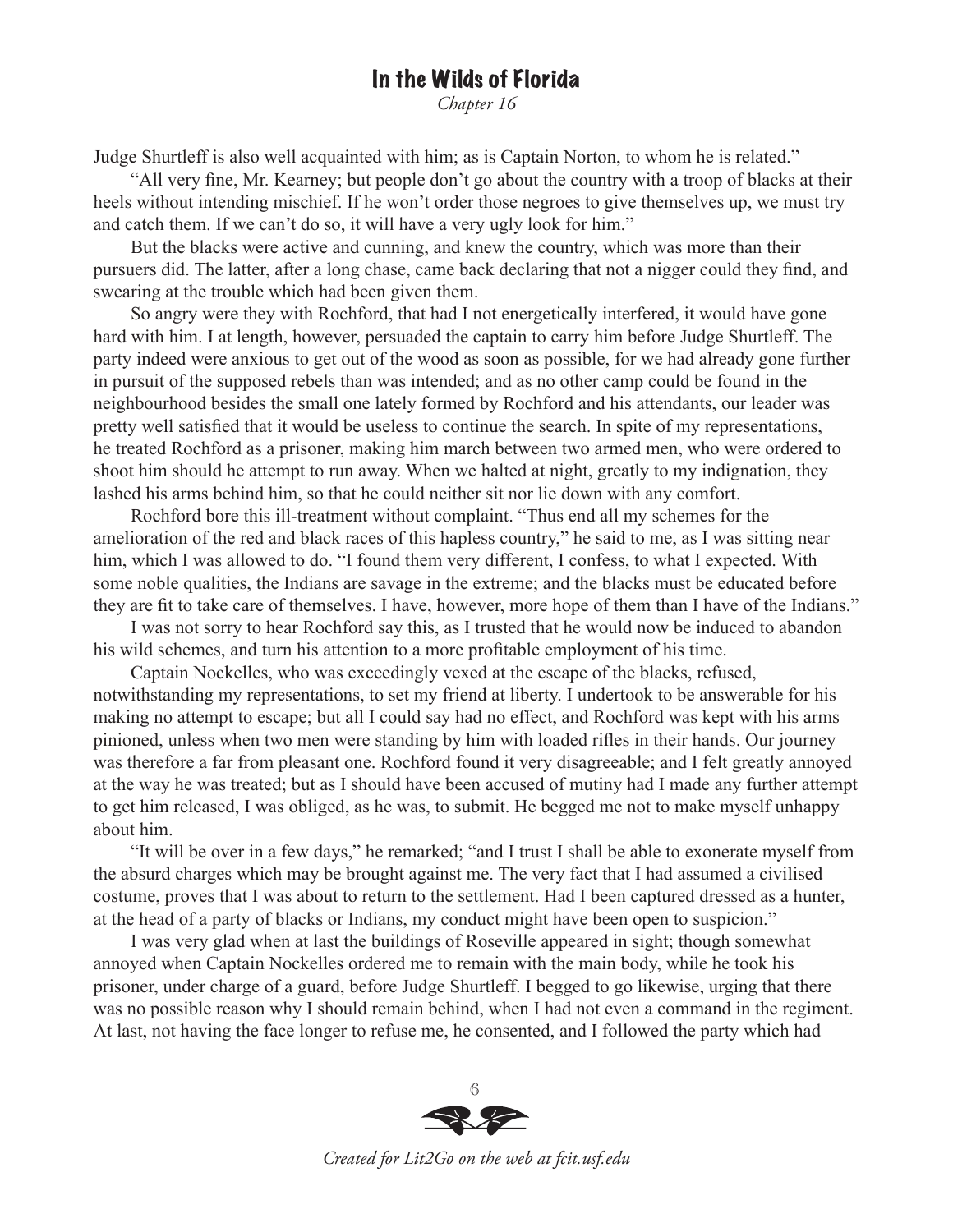*Chapter 16*

gone on before.

Our old friend was seated in his judicial chair, at a small table, with pen, ink, and paper before him. I arrived just in time to hear him say, "A rebel caught in the very act. Bring him in—bring him in." And Rochford, with Captain Nockelles on one side, and a guard armed with a brace of pistols on the other advanced towards the table.

"What! a white man having the audacity to induce blacks to rebel against the authority of the State!" exclaimed the judge not recognising him. "What have you to say to this accusation?"

Rochford seemed to have an idea that the judge intended to ignore any former acquaintance with him, and replied,—

"It has not been proved that I am a rebel; and I certainly had no intention of committing any act contrary to the laws of the United States."

"Bless my heart! are you my friend Rochford?" exclaimed the judge, jumping up, almost overturning the table in his eagerness to shake hands. "Gentlemen, there is some mistake here. Mr. Rochford came out with me from England, and I know him to be a thoroughly honest and excellent young man. He cannot possibly be guilty of the crime of which you charge him. Set him at liberty immediately. These ropes must make him feel very uncomfortable." And the judge commenced pulling away at the knots, not thereby expediting his object; which Captain Nockelles, finding he had made a mistake, very quickly accomplished. The judge then shook Rochford warmly by the hand. "I am very sure that our friend here will be able to give a satisfactory account of himself, although he might not have been inclined to explain matters when he found himself treated as he has been. You'll come and dine with me, Captain Nockelles, and I will hear all about it. You will meet the great naturalist Lejoillie, who knows Mr. Rochford as well as I do, and who will, I am sure, answer for his being a person of high character, and not at all likely to commit any act unworthy of a man of honour.—Oh! there's my friend Kearney. Glad to see you back, my boy. You'll join us. I must then send you to Castle Kearney, as your father is anxious to have you back to assist in looking after your young cousins, who, poor girls, will not only have to mourn the loss of their father and brother, but of their mother also, of whose life, I fear, there is but little hope."

I was very sorry to receive this latter piece of information, though it did not prevent me joining the party at the judge's dinner-table, where Rochford was seated as an honoured guest, instead of being, as his captors expected, sent off to the State prison. Little Paul was brought in after dinner, and the company were informed of the gallant way in which Rochford had saved his life at the hazard of his own.

My friend gave us an account of his adventures among the Indians and blacks, which fully satisfied the patriotic militia captain that he had no hostile intentions towards the Government of the United States.

After dinner, I found that a boat was in readiness to carry me to Castle Kearney.

"Our friend Rochford will, I suspect, be happy to accompany you," said the judge. "It will be as well for him to get out of this place, in case any disagreeable gentlemen should take it into their heads that he has been too leniently dealt with. And, in truth, the sooner he leaves the country, perhaps, the better; though we shall be delighted to see him back again when affairs are more settled, and this



*Created for Lit2Go on the web at fcit.usf.edu*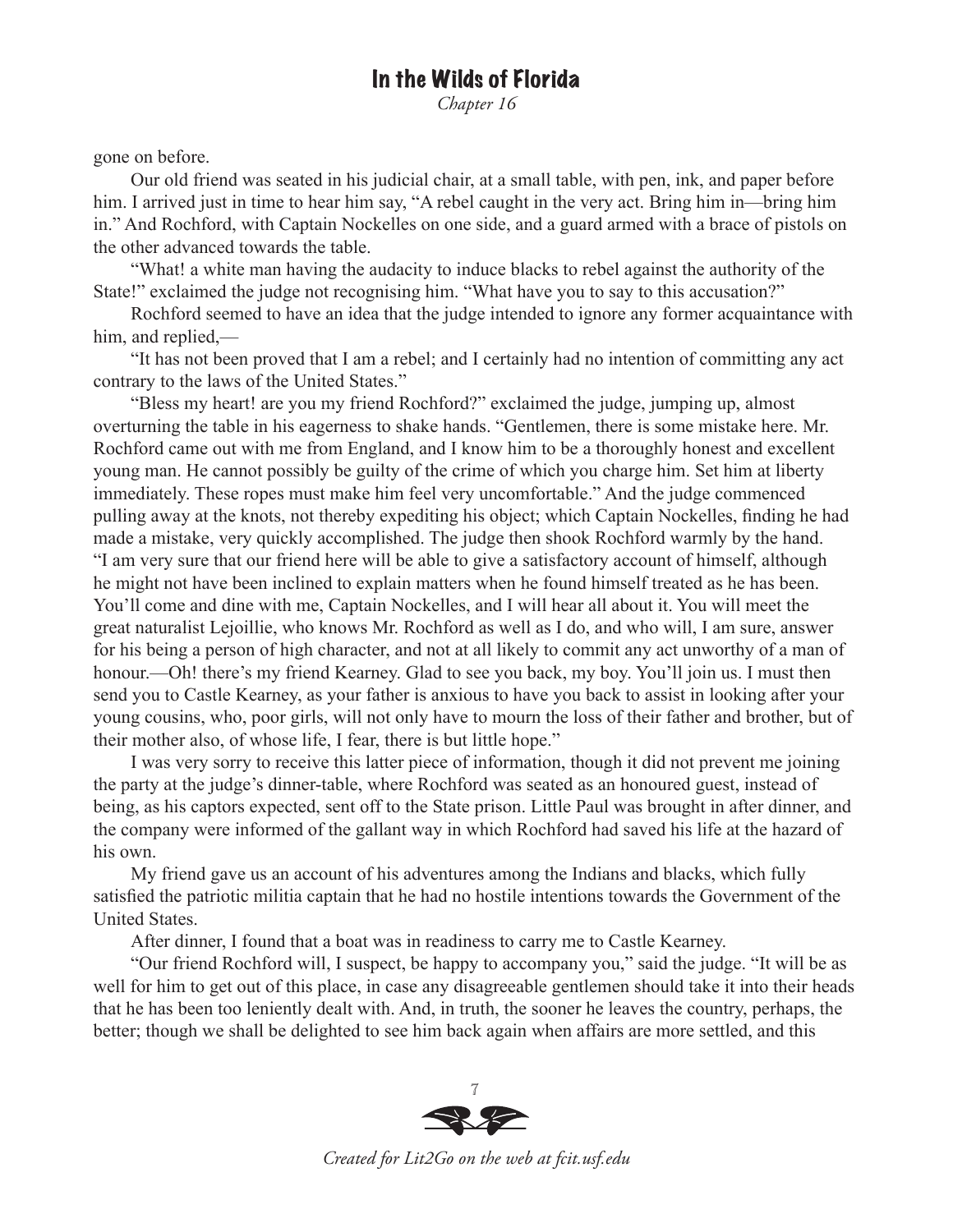*Chapter 16*

Seminole war has been brought to a close."

I was not exactly surprised to find that Rochford was very willing to follow the judge's advice.

Wishing the judge, his wife, and their friends good-bye, we embarked shortly before sunset, and were able to continue our journey at night without difficulty. As we approached Castle Kearney, we were hailed by a voice which I recognised as that of Tim Flanagan, who was keeping watch on the castle walls. On hearing my reply, he quickly descended to the little postern-gate to admit us.

"Sure, I'm glad to see you back, Mr. Maurice, and you, Mr. Rochford, though I've bad news to welcome you with about the misthress. She's gone, sir, she's gone. An' the young ladies are in a sad way; so that the captain finds it a hard matter to comfort them, an' he'll be glad to have you to help him"

On ascending to the upper floor, we met my father, who gave a cordial welcome to Rochford. My aunt, he told us, had died that morning, never having recovered from the loss of her husband and son. The young ladies bore up as well as could be expected, and he hoped that we should be able to assist in consoling them. Notwithstanding the report that the Indians had been driven westward, he considered it prudent to maintain a strict watch in the castle, lest another attempt might be made by her Indian admirer to carry off Juanita.

"I congratulate myself on having come to assist you, sir," said Rochford. "Although, when I first came to the country, my wish was to benefit the natives, I would treat them as my worst enemies should they make so audacious an attempt."

"I will trust you, Mr. Rochford," said my father, smiling.

Our friend insisted on taking his turn as one of the sentries, and I felt very sure that the castle would not be surprised during his watch.

Early in the morning after our arrival my poor aunt was interred in the centre of the garden, as there was no grave-yard near to which she could be carried.

My father was now very anxious to return home as soon as possible, and he invited my two cousins, according to their father's wish, to accompany him. Juanita was willing enough to go, but Rita showed much disinclination to leave Florida, though, at the same time, she had no wish to be separated from her sister. My father explained that by his brother's will he had no choice in the matter. He must either take them with him, or remain with them in the country. The property, however, could only be disposed of at a great loss while the troubles with the Indians continued. He proposed, therefore, returning in the course of two or three years to settle their affairs. This arrangement somewhat satisfied Rita, though she still implored me to try and persuade my father to remain. I, as may be supposed, was very willing to do so, as I liked the country, and hoped to meet with more adventures. Rochford was quite ready to remain, for he had every reason to believe that he had won Juanita's affections. How my father might ultimately have acted I cannot say, for matters were settled in a way we little expected. The sun had set, and we were seated at supper—the pleasantest meal of the day in that hot climate. My cousins had somewhat recovered their spirits, and Rochford was doing his utmost to make himself agreeable, when Tim walked into the room, rifle in hand, with his usual military air, and making a salute, said,—

"Capt'n, if ye please, step up to the gallery on the west side an' take a look-out. I was peering

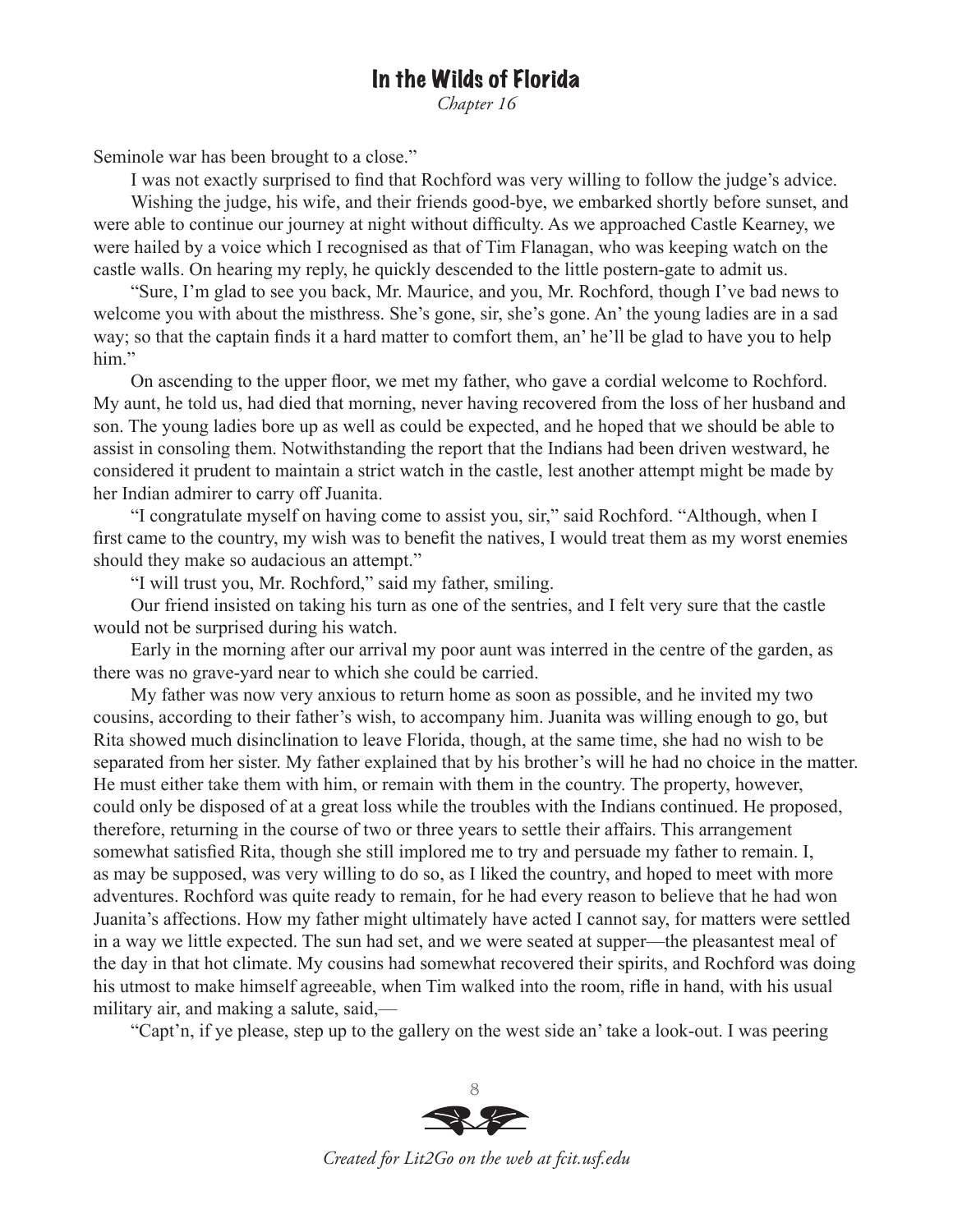*Chapter 16*

over the drawbridge, when I caught sight of some creatures moving among the plantations; either they're wolves or Injins."

"Indians!" we exclaimed in chorus, my father, Rochford, and I jumping up.

"Do not allow honest Tim's report to alarm you," said Rochford to my cousins; "he has very likely mistaken a few stray cattle for an army of Indians. At all events, let me entreat you to remain quietly here until we ascertain the true state of the case."

I repeated what Rochford said, and then hurried up to the gallery, where I found my father and Tim, with three or four of the other men. They were crouching down so as not to expose themselves to the view of those below. Rochford and I, doing the same, looked through the loopholes left for the purpose. Though the night was somewhat dark, by watching attentively we could distinguish a number of figures darting here and there among the trees, making their way towards us, evidently endeavouring, if possible, to keep themselves concealed as much as possible from sight.

"That these are Indians I have no doubt, and also that they have come here with hostile intent; so we must be prepared for them," whispered my father.—"Rochford, I leave you in charge of the gallery; do not fire, however, until the enemy show an intention of attacking the house.—Maurice, I must leave you and Tim, with two hands, to work the guns above the entrance. I will station the other men where they can best defend the approaches."

All these arrangements were quickly made. It was pretty evident that the Indians fancied that they were undiscovered. We lay down under cover of the balustrade, which was of a thickness impenetrable to bullets. We could distinguish the figures of the Indians, as they emerged from the wood in the distance, stealing nearer and nearer the water which separated us from the mainland. It was very evident that they were in strong force, and fully expected to surprise the castle. We waited for my father's word to open fire. As yet, indeed, none of those near had shown themselves, being concealed by the shrubs which grew on the farther shore, and which, we were thus shown, ought long ago to have been cut down.

There had been no light on the west side of our house, the windows of the sitting-room opening in the opposite direction, so that probably the Indians supposed we were all fast asleep. We kept a profound silence. The time seemed very long; and had I not been assured that I had seen human beings moving about, I should have fancied that we must have been mistaken.

I was waiting, ready to fire, when I heard the door leading to the platform open. Looking round, I saw my two cousins.

"What is happening?" exclaimed Juanita.

Rita asked a similar question.

"Go back! go back!" I cried out, louder than I ought to have spoken; "the enemy are close at hand"

Scarcely were the words out of my mouth than an arrow whistled through the air. For a moment the dreadful thought seized me that one of them had been struck; but the missile was quivering in the woodwork above their heads. They quickly retreated, and I heard the door closed behind them. I calculated the spot from which the arrow had been shot, and with the help of my companions, training my gun towards it, fired.



*Created for Lit2Go on the web at fcit.usf.edu*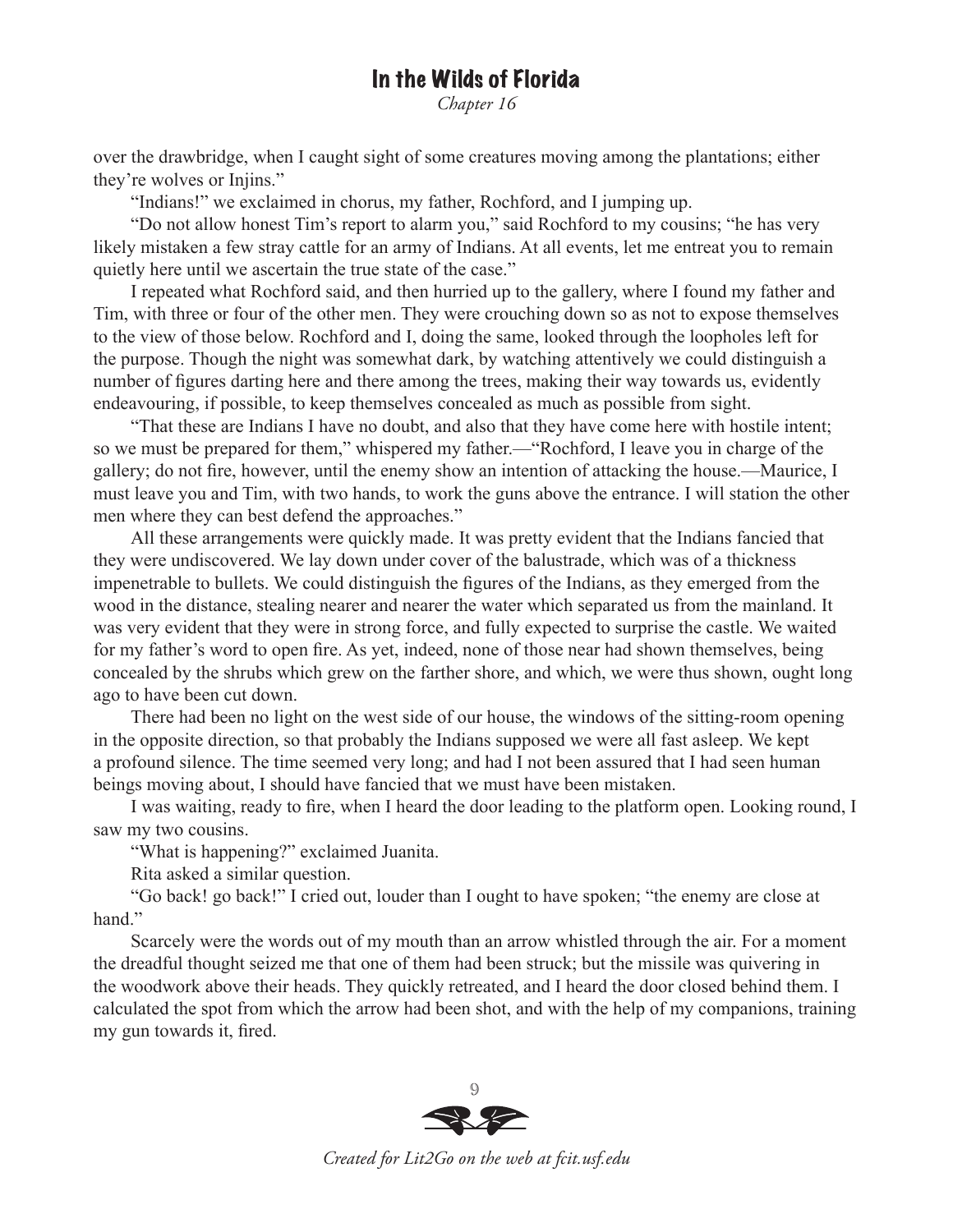*Chapter 16*

Before the sound had died away, the most fearful yells and shrieks rose from the brushwood before us. Showers of arrows, mingled with bullets, came pinging against the walls, the bright flashes from the Indians' muskets lighting up the whole shore. Tim was not slow to follow my example; and at the same moment the rest of the garrison began blazing away at our enemies, although it was difficult to distinguish them among the brushwood, behind which they took good care to conceal themselves. We were well sheltered; but this sort of work might continue until the whole of our ammunition was exhausted. Though we had every reason to believe that some of our bullets took effect, it was impossible to ascertain what number of the enemy were killed; their fire, however, did not appear to diminish. They probably calculated on our having no large amount of ammunition, and intended to make their assault when they found our fire slackening. It occurred to me, while I was working away at my gun, that we ought to ascertain what quantity of ammunition we possessed. I asked Tim if he knew.

"Sure there was enough to defend the place for a whole day or more, when we first came here; but I don't know how much your uncle and his party carried away with them, or whether any has been used since. It is to be hoped the Redskins won't be any better off than we are in this respect, and will soon get tired of blazing away to no purpose," he answered.

I was not satisfied, however, and was anxious to go and ascertain, that we might, at all events, reserve some for an emergency.

We had been exchanging fire with the enemy for nearly an hour, when I observed some bright flashes of light circling over our heads.

"Arrah! now, they haven't got rockets with them?" cried Tim.

"No, these are more dangerous even than rockets," I answered. "They are sending fiery arrows on to the roof. Should any fall where they cannot be got at, they may set the place in a blaze. I must go and let my father know, as he may not have observed them."

Making my way to the door so as not to expose myself, I opened it and sprang in. Hurrying down to where my father was directing the men in the lower part of the building, I told him what was taking place. I mentioned also my apprehensions in regard to the limited amount of ammunition we possessed.

"I am afraid you are right, Maurice. We must hope to drive the Indians away before the whole is exhausted," he answered. "Come with me; we must try to prevent these fire-brands doing any damage."

We were ascending to the top of the building, when we met my cousins in the passage.

"O uncle! what is happening? Cannot we help you in some way?" exclaimed Juanita.

"Not without more risk than I would desire you to run," answered my father. "I don't wish to alarm you, but I would advise you to collect the valuables you possess, so that you may preserve them should it be necessary to leave the house, which the Indians are trying their best to set fire to. They may not succeed; but if they do, it will become untenable. Now, brave girls, do as I bid you, and wait in the room next the garden, so that we may run out quickly if necessary."

I should have mentioned that there was on the north side of the house a little dock or harbour, in which the boats belonging to the estate were kept. The largest had that very morning been got ready

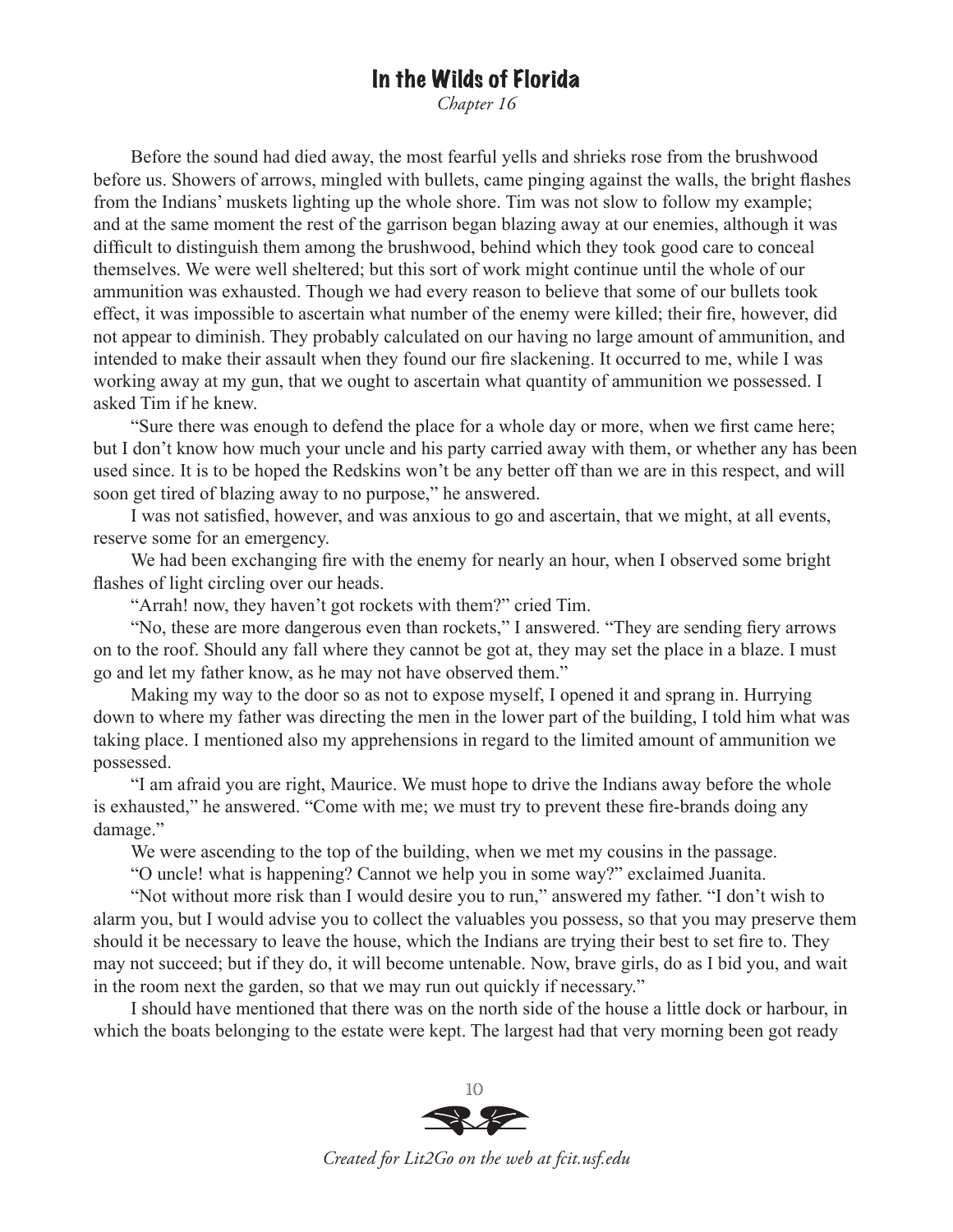*Chapter 16*

to carry us and our baggage to Roseville, in case we should determine to go; while there were three others sufficient to hold all the people on the island. We had thus, should we be reduced to extremity, the means of escaping.

My father and I now hurried up to the top of the house. While he examined one side, I looked to the other. What was my dismay, as I passed close under the roof, to find our worst fears realised. Already sparks in thick showers were falling down on the north side of the building. Through a small hole I could see the flames flickering up, while the fire was running along the planks with which the roof was lined. I hurried over to tell my father.

"The fire has burst out on the other side also!" he exclaimed; "and I have no hope of extinguishing the flames. No water which we could bring up could do it."

We had no time to exchange further words, for wreaths of thick smoke were descending, filling the place where we stood, and we had quickly to make our way down to avoid suffocation.

"Call Tim and the men from the guns; they will not be able to serve them much longer," said my father. "But we must defend the lower story as long as we can. I will prepare your cousins. We shall have but few minutes, I fear, to get away."

I hurried out to obey my father's directions, and tell Tim what had happened.

"Let me have but another shot or two at the Redskin rascals. See what they're about!" he exclaimed.

I looked down, and could distinguish a number of figures dragging forward some long trunks of trees, with which they either intended to form a bridge or float themselves across. Tim and the other men fired, but the Indians did not appear to be disconcerted; indeed, the shot from the small cannon did little more damage than the bullets from the rifles. Had they been placed on a lower level, they would have been much more effective.

Before the guns could be again loaded, sparks in thick showers began to descend from the roof, and unhappily some fell among our cartridges. An explosion followed, severely injuring one of our men. To stay longer where we were would have been madness. We therefore retreated through the door, amidst a volley of bullets and arrows, dragging the poor wounded fellow with us. I told his companion to carry him into the garden, while Tim and I hastened downstairs to assist Rochford; for the men in the lower story were as yet not aware that the building was on fire. When I told them, some showed an inclination to escape; but urged by Rochford, Tim, and me, who set them the example, they continued firing away as before through the loopholes. We could, of course, see but little of what was going on in front of us, but we guessed, by the shouts of the Indians, that they were aware of the progress the flames were making. The hot fire we kept up, however, compelled them to remain under shelter. We were now joined by my father, who ordered me to take four of the men, that we might get the boats ready and the gates opened which enclosed them in the dock. He begged Rochford to take charge of the ladies, while he and Tim remained to the last to cover our retreat, so that the Indians might not discover that we were about to abandon the house, I lost no time in executing his orders, desiring the men to carry along with them their wounded comrade. The Indians were probably not aware that we had the means of escaping. At all events they had not, as far as we could see, succeeded in their attempt to reach the shore of the island, which they might have done on logs of wood, or

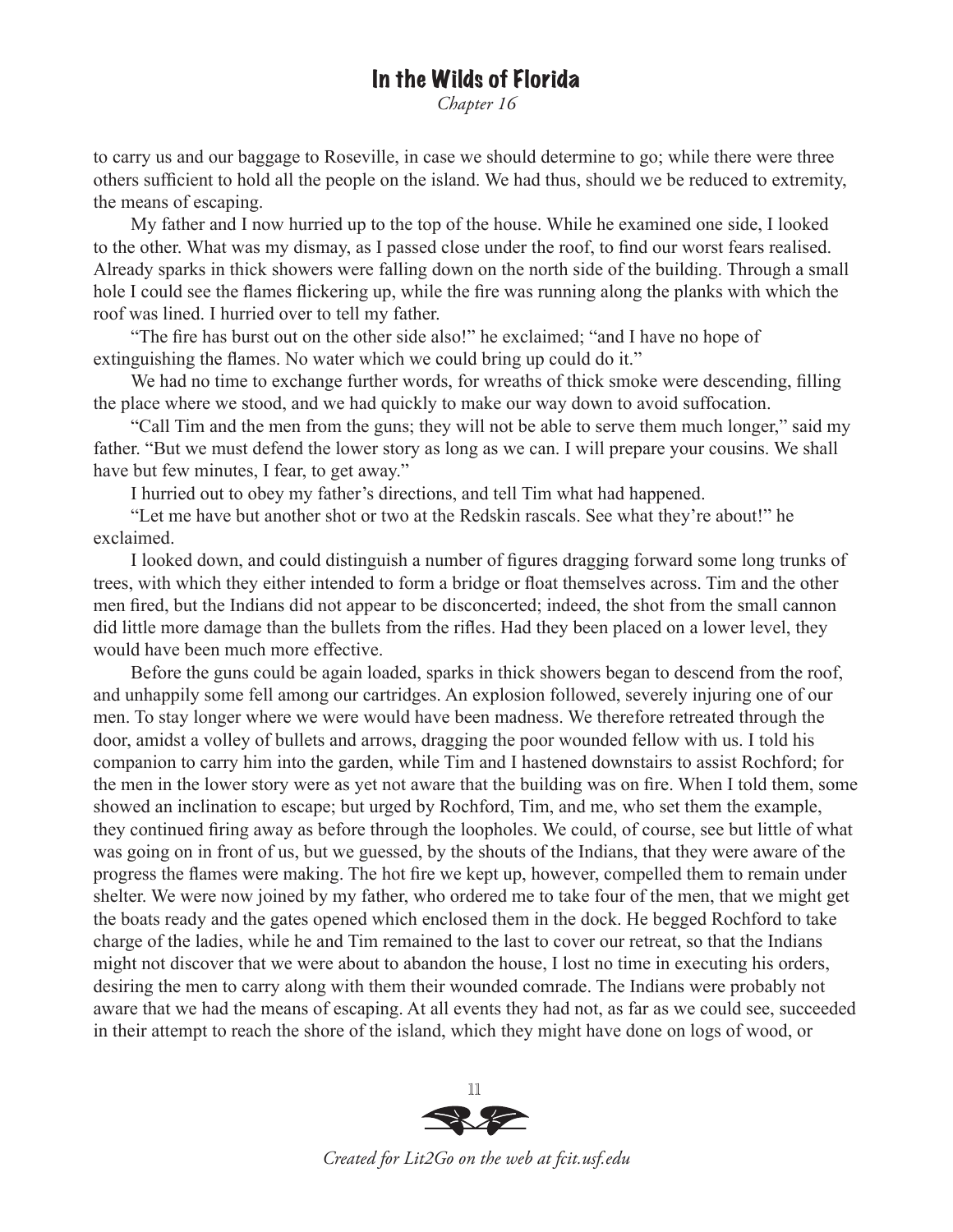*Chapter 16*

by swimming across—at the risk, however, of being caught by alligators, had the saurians not been driven to a distance by the noise of the shouts and firing. Just after we had reached the dock, and were getting the oars ready for use, I saw, to my great relief, Rochford and my two cousins approaching, followed by three female servants and several other women, carrying whatever valuable property they could lay hands on.

Already the flames were bursting out from all sides in the upper part of the house. In another minute or two the whole roof would, I feared, come crashing down. I looked anxiously for my father and Tim, but the continued crack of their rifles showed that they were still at their posts.

"Oh, they will be burnt, they will be burnt!" cried my cousins, as they saw the flames rapidly encircling the building.

I was on the point of hastening back to warn them, when Rochford sprang forward.

"I will do it. Get all hands ready for a start;" and before I could answer, he was already half-way across the garden.

I had still much to do. My first care was to place my cousins and the servants in the large boat, and to distribute the women in the others, while I ordered the men on board, and got the gates of the dock opened; which required considerable exertion, as the lower parts had to be forced through the mud which had collected at the bottom. The burning house afforded us light enough for all that was required.

At length the firing ceased. As I turned my eyes towards the building, it seemed as if no one could exist within it, for now, from every story, either flames or smoke were bursting forth. Again and again I looked. Had it not been my duty to remain and protect my cousins, I should not have been able to refrain from hastening back to the house. A cry of dismay rose from my cousins and those around me, when a loud crash was heard, and flames, brighter than before, rose from the centre of the building. The roof had fallen in. I was almost giving way to despair, when I caught sight of several persons hurrying forward from among the trees. At length I recognised my father, Rochford, and Tim among them. They were carrying three wounded men, having, I found, been compelled to abandon the bodies of two others who had fallen. My father and Tim were both wounded, and several others were more or less hurt, but they said nothing.

"On board, my lads, and shove off without delay!—Maurice, do you take charge of one of the boats; and, Tim, go in the other, and tumble overboard all those things if you find that they hamper you. Now, shove off, and give way, boys," he continued, as he sprang on board the boat into which Rochford had already stepped and taken the stroke oar. I followed as closely as I could; and Tim's boat brought up the rear. The smaller boats being lighter, we were able to keep good way with the larger.

"Keep up with us, Maurice," shouted my father; "I took a look around just as I came away, and caught sight of several objects in the distance, which I feel pretty sure are canoes. The Indians have evidently brought them down."

The island had hitherto concealed us from the enemy; but the blaze of the burning house casting its glare across the water, now revealed us to their sight, as we knew by the shots which dropped into the water astern of us. But we were already too far off to be reached, and I heard Tim cry out,—



*Created for Lit2Go on the web at fcit.usf.edu*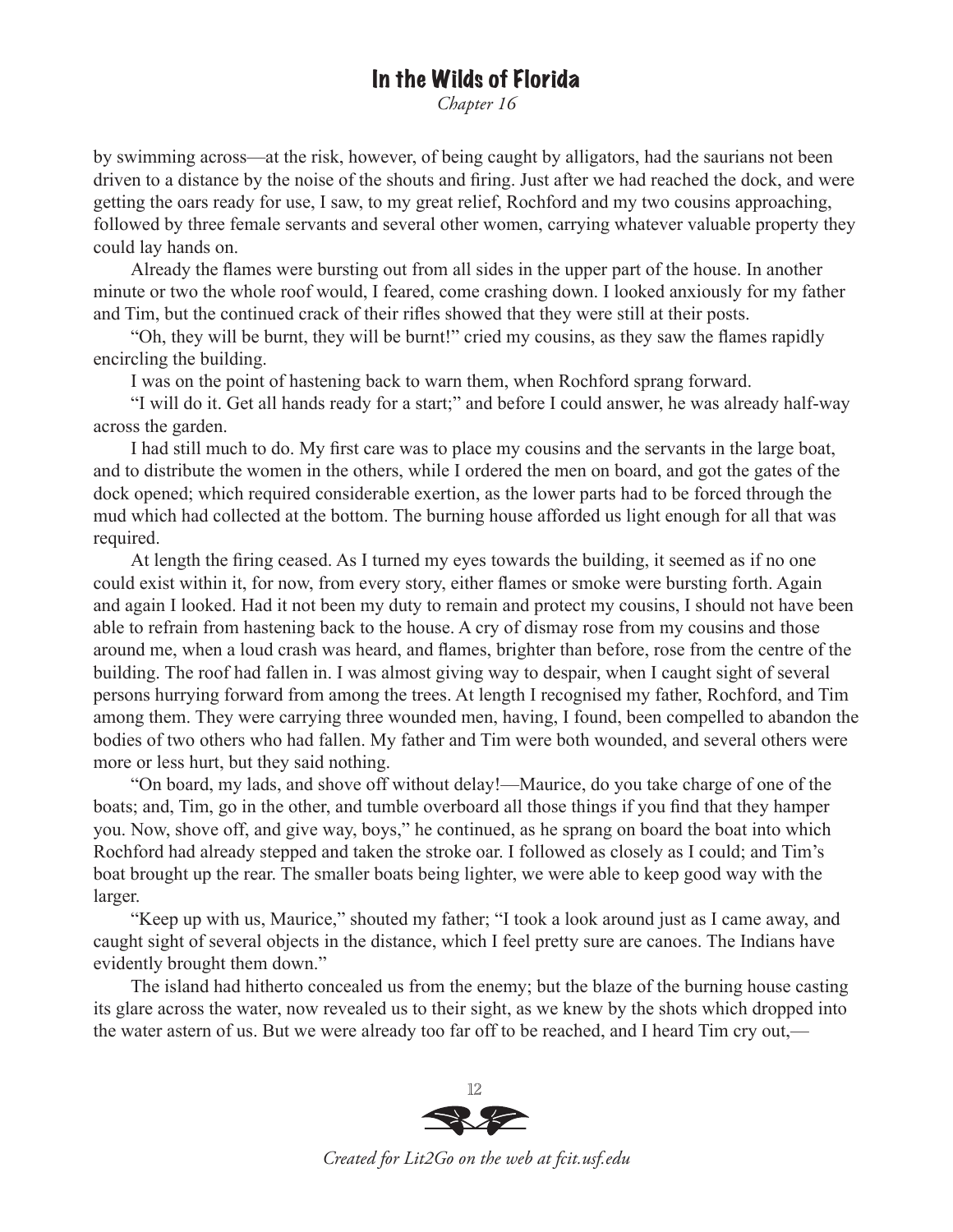*Chapter 16*

"Ye'll spend your powder to no purpose, my boys; so I'd be askin' ye to reserve your fire until ye can get some one within your reach."

The effect, however, was to make our crews still further exert themselves.

It was melancholy to see the house, one of the largest in the country, fiercely blazing away. Our only satisfaction was that the Indians would be disappointed, not only of us, but of any booty they might have expected to obtain.

We had still the danger my father apprehended of being pursued; and at length, looking astern, I caught sight of several canoes filled with Indians, on which the bright flames of the burning house cast a ruddy glare and brought them clearly into view.

That they had intended to land on the island and take the castle in the rear I had little doubt; but finding that we had made our escape, they resolved on capturing us. Urged by numerous paddles, they made greater way through the water than we did. We had one advantage over them, however, that, should they approach near, a few bullets would send them to the bottom. They might, however, before this kill or wound many of our party, exposed as we were, crowded together in the open boat.

Our men pulled away for their lives. I told Tim to steer close to me, so that I might place our boat between the savages and that containing my cousins. Unhappily our ammunition was very low. The party who had been defending the house to the last had expended all their powder, and Tim and I, with a few other men, had only two or three rounds a-piece. My father, recollecting this, ordered us not to fire a shot until the enemy came near, and then to aim rather at the canoes than the men; for even should we not sink them, we might compel their crews to cease paddling while they stopped the holes made by our bullets. Brave as the Indians are on land, they are not willing in general to expose themselves; so I was surprised at the daring way in which our pursuers came on. They were getting, indeed, disagreeably near, and I expected every moment to hear my father order us to fire. Of course, even when they should come up to us, we might defend ourselves and beat them off, and our stronglybuilt boats would then give us an advantage over their light canoes. Still the struggle would be a fearful one. We were hampered by several women and the numerous articles which they had brought.

Already the Indians had begun to fire; but their bullets fell short, their powder probably being none of the best. In a few minutes, however, unless we could sink their canoes, they would be up with us. I tried the effect of one shot; but though I am sure I hit the canoe between wind and water, the Indians in her did not cease paddling; and I was afraid of throwing another shot away by making a second attempt.

I won't say how I felt—and it was too dark to see the countenances of those in my boat—but I know that they pulled until I thought that the oars would break with the vehemence of their strokes. A few minutes more went by. The enemy were gaining on us, for a couple of shots struck the stern of my boat. In a few more minutes they would be alongside, and then the desperate struggle would begin. When we had discharged our last shots, we should have only the butts of our rifles and our knives with which to defend ourselves against the muskets and axes of the Indians. Just as I was about to despair, a shout, coming from the direction in which we were pulling, greeted our ears.

"Hurrah!" cried Tim; "none but white men could have raised that cry."

It was repeated, and presently we saw emerging from the darkness several boats, apparently

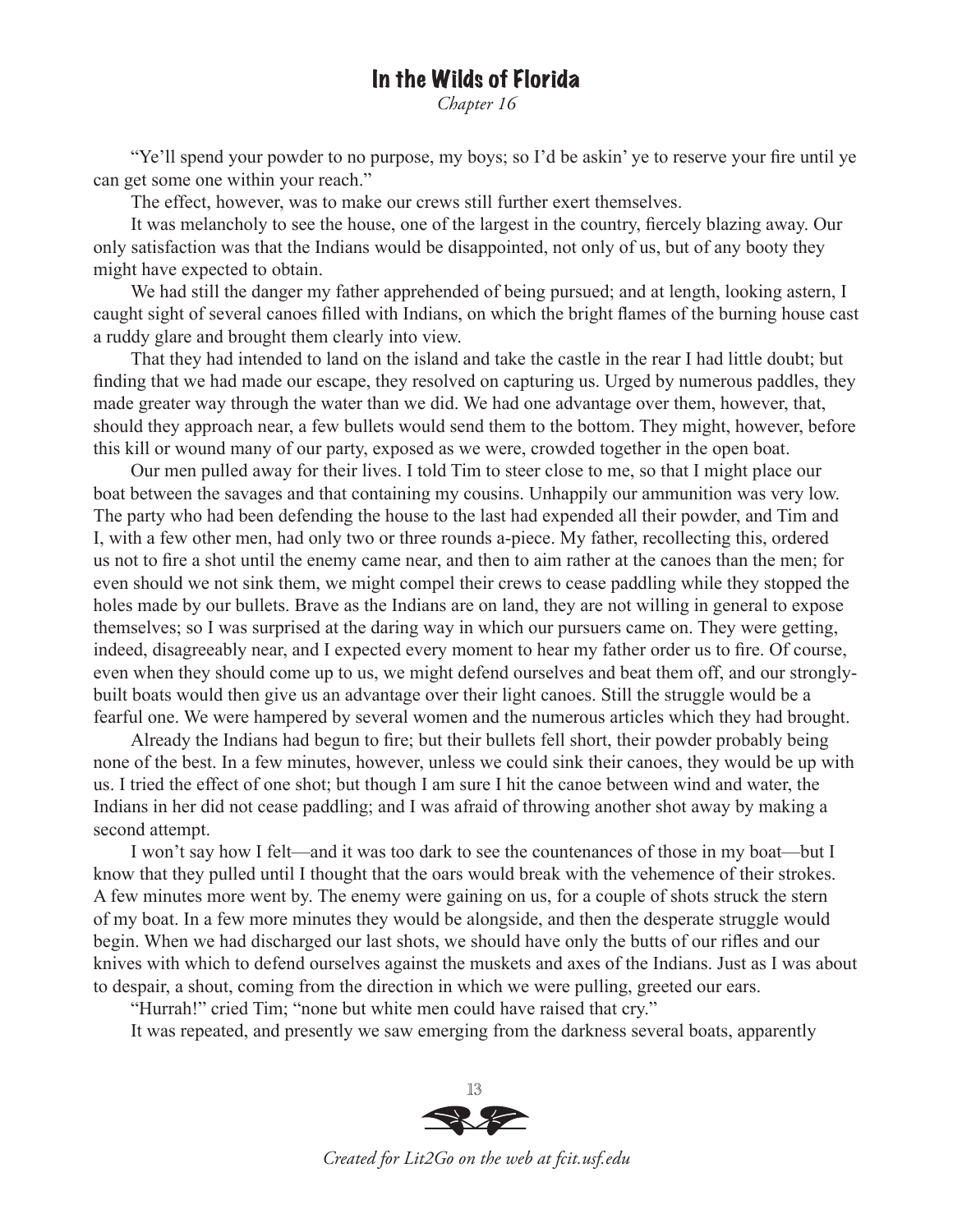*Chapter 16*

of large size, full of men. On they came, slowly. The Indians must have seen them too; for without waiting to give us a parting salute, they turned round their canoes, and paddled away up the stream as fast as they could go. In another minute we found ourselves up to three boats, each containing a dozen or more men, commanded by Captain Norton, who told us that he had received information of the intention of the Indians to attack Castle Kearney; that his party being too small to intercept them, he had resolved to come by water to our relief as the quickest mode of reaching us. He expressed his regret at not having arrived in time to preserve the house; though it was very doubtful what would have been our fate had he not followed out his idea of coming by water. I heard my cousins assuring him how grateful they were, and they seemed much disappointed when they found that he intended to continue on, and endeavour to punish the enemy for their attack on Castle Kearney. For fear, however, that the Indians might turn round and again attack us, he considered that his duty would allow him to escort us part of the way to Roseville, where he told us the militia were under arms, ready to repel any assault which might be made on the place. At length, with much regret, we saw him and his party proceed up the river, while we continued on our course to Roseville. Here we were received with much kindness and sympathy by the worthy judge and his wife. Our wounded men were looked after, and the rest kindly taken care of by the different inhabitants. We were still, however, not free from anxiety about Captain Norton and his party.

On the evening of the following day he returned, saying that on approaching Castle Kearney, although the house was still burning, he found that the enemy had fled, having evidently been warned by the Indians in the canoes of the approach of a military force. Being unable to land until daylight, he found, on getting ashore, that pursuit was useless.

We were now waiting the arrival of the steamer which was to convey us the first part of the voyage I must pass over several days. Juanita had promised, with my father's sanction, to become the wife of Rochford soon after our arrival in Ireland; which I was very glad to hear. All doubts about making the journey were now at an end, as we had no house to live in. Rita appeared unusually sad, and although Mrs. Shurtleff invited her to remain, she refused to quit her sister. Rita's spirits, however, suddenly revived; and Juanita told me the next day that her sister had accepted an offer from Captain Norton to marry her as soon as the war was over, and he could with honour retire from the service. Meantime she would be very happy to pay a visit to the Old World and see something of its wonders. With the assistance of our friend the judge, an honest overseer was found, to whose care the estate was left.

At length we arrived safely in Ireland. Juanita fulfilled her promise, and became Mrs. Rochford. But nearly three years passed by, and still the Seminoles held out, in spite of the large force brought against them. The history is a sad one, and I would rather not touch upon it. At length we received the satisfactory intelligence from Captain Norton that the war was over; and he soon after arrived to claim Rita as his wife. And I cannot better conclude my narrative than by giving a brief account of the contest as described by him; of the way, melancholy as it was, in which a race of brave aborigines for I will not call them savages—was finally driven from the territory:—"You remember the Indian Powell, or Oceola, as his countrymen called him. Though not a chief by birth, he was one of their bravest warriors, and was loved and respected as a chieftain. Their nominal head was Omatla. Though